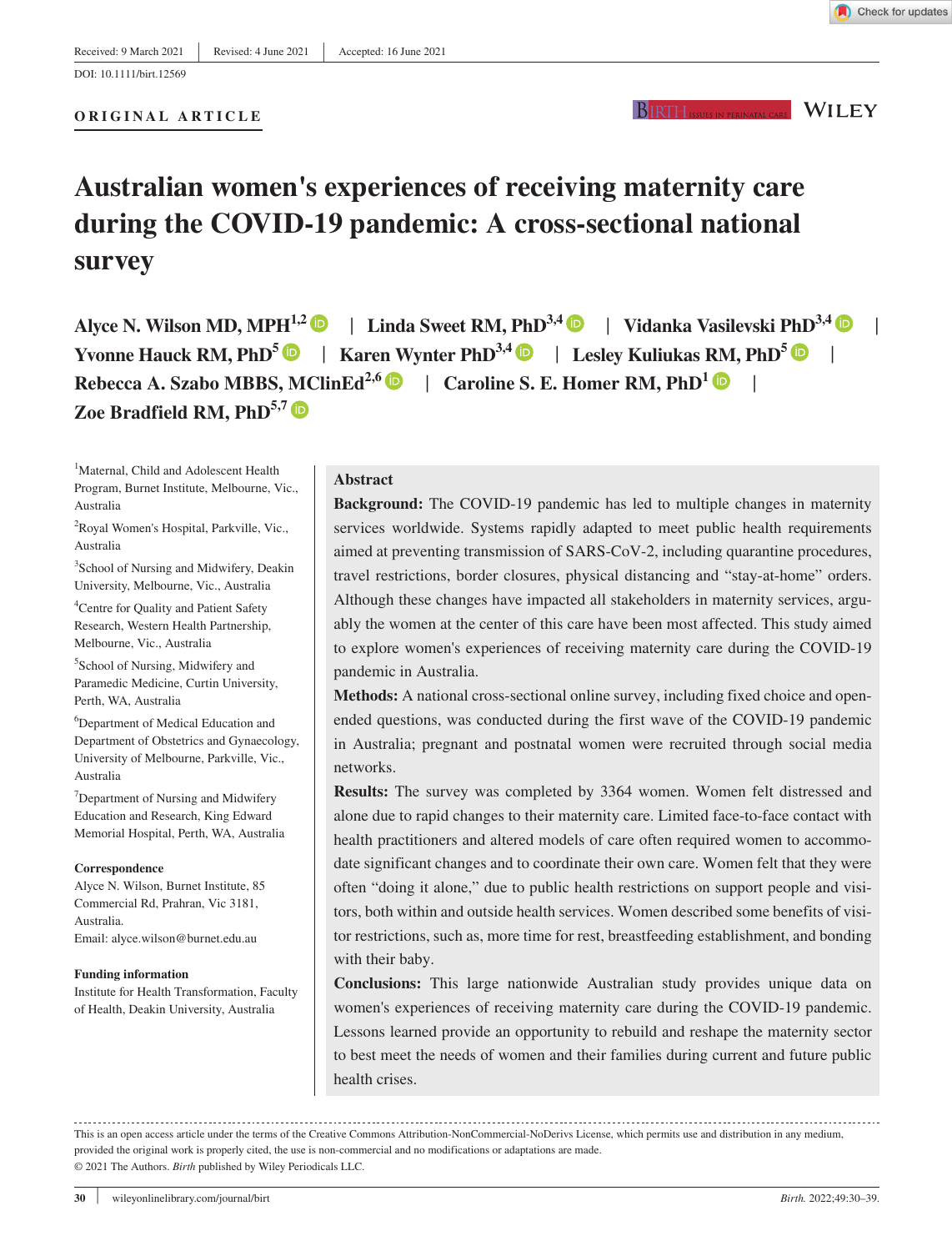# **KEYWORDS** COVID-19, maternity care, midwifery, obstetrics, women's health

# **1** | **BACKGROUND**

The COVID-19 pandemic has led to multiple changes in maternity services in Australia at an unparalleled pace and scale. Systems needed to rapidly adapt to meet critical public health requirements aimed at preventing transmission of SARS-CoV-2, including quarantine procedures, travel restrictions, border closures, physical distancing, and "stayat-home" orders. Although these changes have impacted all stakeholders in maternity services, the women at the center of this care experienced a high degree of uncertainty and disruption to their pregnancy, birth, and postnatal experiences.<sup>1,2</sup>

Physical distancing requirements resulted in many pregnancy care assessments moving to telehealth appointments, with face-to-face contact limited and generally reserved for care later in the pregnancy. $3$  Antenatal classes were initially discontinued across many maternity services, whereas some quickly reorganized education sessions to be delivered online. During the height of the first wave of the pandemic in Australia, women had significant limitations placed on the number of visitors allowed during any face-to-face antenatal appointments, labor, and birth. $<sup>4</sup>$  In the postnatal period,</sup> in-hospital support provided by the woman's support people (partner, family, friends) was significantly limited, due to restricted visitor numbers and hours.<sup>1</sup> In some health services, only partners could visit, and on some postnatal wards visiting hours were restricted (eg, 2 hour limits). In the context of these rapid changes to maternity services, the Australian College of Midwives (ACM) led a survey of 3000 Australian women in April 2020,<sup>1</sup> which found that  $26\%$  of women had reconsidered their choice of care practitioner and/or birthing venue. Women were found to be most concerned about giving birth without their chosen support people (73%), their baby's health (68%), and a lack of postnatal assistance, especially at home (59%).

Despite the evidence and policy advice that supports and promotes breastfeeding and maternal-newborn proximity, including for mothers diagnosed with COVID-19, $3$  some health services required the separation of mothers and infants until both mother and baby tested negative.<sup>5</sup> For all families, postnatal care was severely disrupted, with many mother-baby follow-up health checks cancelled or conducted via telehealth. Midwives and family health nurses were limited in the time they could spend with the woman and baby in their home,<sup>6</sup> leaving many mothers and newborns without routine postnatal care and examinations. In addition to a lack of postnatal care, wider population physical distancing restrictions

may have limited women's face-to-face access to friend and family support networks.

These rapid and wide-ranging changes to maternity care service delivery are likely to have significantly impacted the care received by pregnant and postnatal women in Australia.<sup>7,8</sup> Therefore, the aim of this study was to explore pregnant and postnatal women's experiences of receiving maternity care during the COVID-19 pandemic in Australia. This paper is part of an Australian-wide national study exploring the experiences of key maternity stakeholders in providing and/or receiving care during the COVID-19 pandemic.<sup>9</sup>

# **2** | **METHODS**

A two-phased cross-sectional descriptive design was used to facilitate collection and measurement of data at a discrete point in time<sup>10</sup>—that is, during the first wave of the COVID-19 pandemic in Australia (May-June 2020). The first phase involved a national online survey and the second phase a series of interviews. This paper reports the findings from the first phase (online survey). Participants were eligible to complete the survey if they were currently pregnant or had given birth in Australia since March 2020. Ethical approval was received from the relevant lead university (HRE2020-0210).

Recruitment for the study was conducted through social media networks (Facebook, Twitter, and Instagram). The two major maternity professional bodies in Australia—ACM and the Royal Australia and New Zealand College of Obstetricians and Gynaecologists (RANZCOG)—also assisted with advertising the study through their online platforms.

#### **2.1** | **Online survey**

An online survey was developed for the study and hosted on a secure platform (Qualtrics). The novel, global nature, and scale of the COVID-19 pandemic required the development of new data collection tools. The experienced research team developed the questions based on the World Health Organization (WHO) Guidelines on Intrapartum Care for a Positive Birth Experience<sup>11</sup> and Pregnancy and Childbirth considerations during COVID-19.<sup>12</sup> The survey was piloted with women for face validity and clarity, and minor modifications were made to sentence structure and layout following pilot feedback. The survey design was purposely succinct, guided by the awareness that there may be increased cognitive strain on participants due to experiences associated with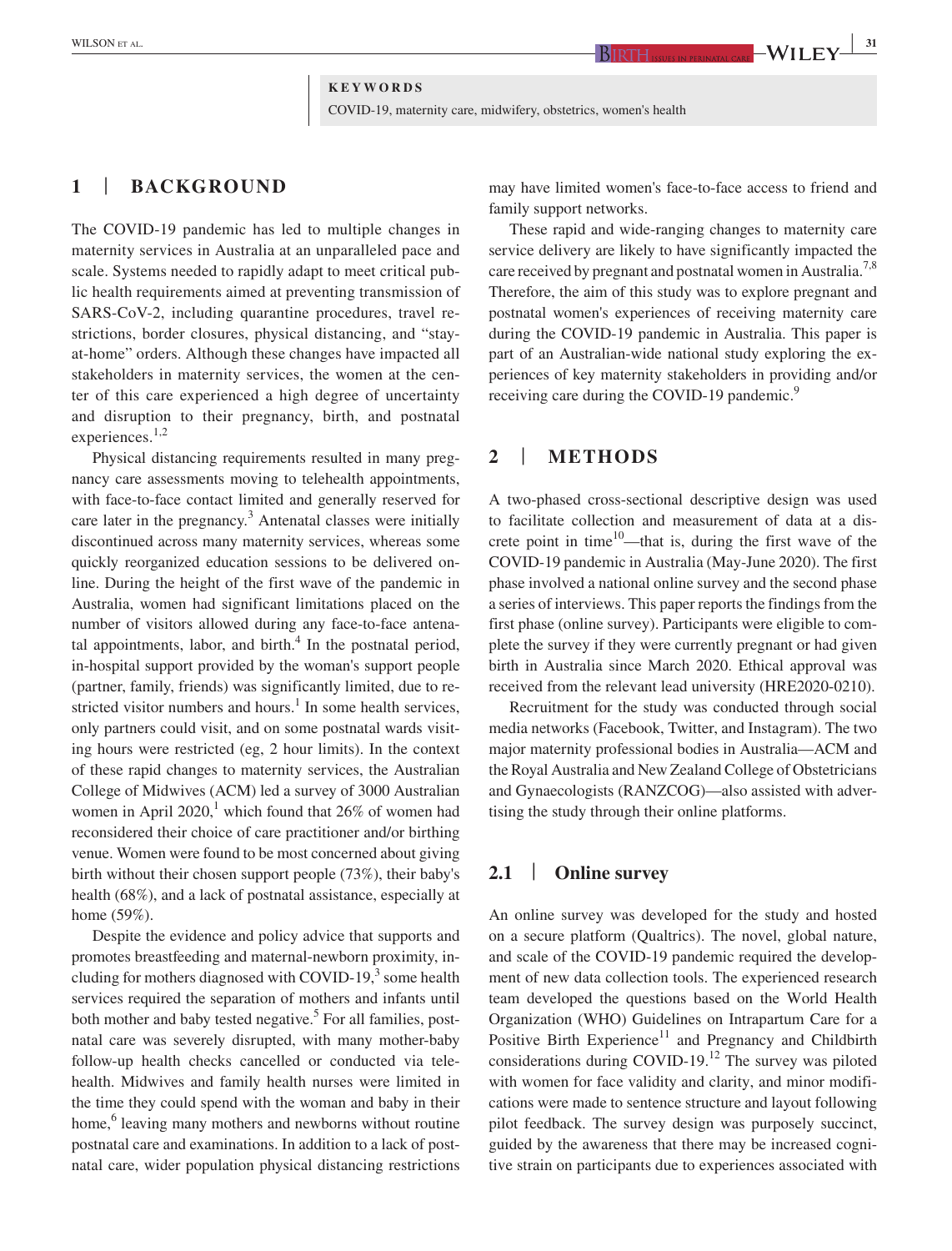**<sup>32</sup> <sup>|</sup>** WILSON et al.

the pandemic, as well as pregnancy. The first survey question prompted participants to confirm their consent to take part in the study.

The survey was divided into three sections. Section A collected demographic information, Section B collected descriptive data through multiple choice questions and free-text options, and Section C asked specifically about women's experience using Likert scales. The section B free text options asked women to describe: (a) any changes to their birth plan; (b) if they were able to have their support people of choice; (c) if they were able to have visitors during their stay; and (d) if they had any further comments. The survey was accessed via an anonymous generic link and could be completed within 15 minutes.

# **2.2** | **Data analysis**

Data from multiple choice and Likert scale questions were exported into an analytical software package. Descriptive statistical analyses were performed. Section B free text responses were analyzed together in NVivo  $12<sup>13</sup>$  using a content analysis approach.<sup>14,15</sup> This approach involved reading and re-reading the free-text responses to get a sense of the main issues described, followed by breaking up the text into smaller "meaning units." These "meaning units" were further condensed and then transformed into codes. Codes were then grouped into categories, and categories collated to generate themes.14,15

#### **3** | **RESULTS**

# **3.1** | **Women's socio-demographic characteristics**

The online survey was completed by 3364 women (Table 1). Women from all states and territories in Australia participated. Most women lived in Victoria (1005, 30%), New South Wales (762, 23%), Queensland (561, 17%), or Western Australia (553, 16.5%), followed by smaller numbers of women from South Australia, Australian Capital Territory, and Tasmania. Of the women who participated, 96 (3%) were Aboriginal and/or Torres Strait Islander. Women reported 55 different countries of birth; the majority (2916, 87%) were born in Australia, followed by the United Kingdom (113, 3%), New Zealand (92, 3%), and South Africa (33, 1%). Most women (99%) reported speaking English at home; however, 23 other languages were reported as primary languages. Most women were aged between 18 and 30 years (1718, 51%), followed by those aged 31-40 years (1573, 47%). Less than 10% of women (281, 8%) had been tested for COVID-19. Only one woman (of those tested) had tested positive.

#### **TABLE 1** Sociodemographic characteristics of participants

| Sociodemographic characteristics                                                                                                                                                                                                                                                                                                                                                                                                                 | Women n $(\%)$<br>$N = 3364$ |
|--------------------------------------------------------------------------------------------------------------------------------------------------------------------------------------------------------------------------------------------------------------------------------------------------------------------------------------------------------------------------------------------------------------------------------------------------|------------------------------|
| State/territory of residence                                                                                                                                                                                                                                                                                                                                                                                                                     |                              |
| Victoria                                                                                                                                                                                                                                                                                                                                                                                                                                         | 1005 (30.0%)                 |
| New South Wales                                                                                                                                                                                                                                                                                                                                                                                                                                  | 762 (22.8%)                  |
| Queensland                                                                                                                                                                                                                                                                                                                                                                                                                                       | 561 (16.8%)                  |
| Western Australia                                                                                                                                                                                                                                                                                                                                                                                                                                | 553 (16.5%)                  |
| South Australia                                                                                                                                                                                                                                                                                                                                                                                                                                  | 220 (6.6%)                   |
| <b>Australian Capital Territory</b>                                                                                                                                                                                                                                                                                                                                                                                                              | 136 (4.1%)                   |
| Tasmania                                                                                                                                                                                                                                                                                                                                                                                                                                         | $101(3.0\%)$                 |
| Northern Territory                                                                                                                                                                                                                                                                                                                                                                                                                               | $8(0.2\%)$                   |
| Indigenous identity                                                                                                                                                                                                                                                                                                                                                                                                                              |                              |
| Aboriginal                                                                                                                                                                                                                                                                                                                                                                                                                                       | 94 (2.8%)                    |
| <b>Torres Strait Islander</b>                                                                                                                                                                                                                                                                                                                                                                                                                    | $2(0.06\%)$                  |
| Language spoken at home                                                                                                                                                                                                                                                                                                                                                                                                                          |                              |
| English                                                                                                                                                                                                                                                                                                                                                                                                                                          | 3314 (98.7%)                 |
| Other – Spanish, Nepali, Portuguese, Swedish,<br>Russian, Sinhalese, German, Afrikaans,<br>Malay, Urdu, Arabic, Cantonese, Mandarin,<br>Croatian, Dutch, Hindi, Hungarian, Italian,<br>Mandarin, Tagalog, Telugu, Wakhi (1 to 4<br>participants for each)                                                                                                                                                                                        | 45 (1.3%)                    |
| Country of birth                                                                                                                                                                                                                                                                                                                                                                                                                                 |                              |
| Australia                                                                                                                                                                                                                                                                                                                                                                                                                                        | 2916 (87.0%)                 |
| United Kingdom                                                                                                                                                                                                                                                                                                                                                                                                                                   | 113 (3.4%)                   |
| New Zealand                                                                                                                                                                                                                                                                                                                                                                                                                                      | 92 (2.7%)                    |
| South Africa                                                                                                                                                                                                                                                                                                                                                                                                                                     | 33 (1.0%)                    |
| Ireland, India, Malaysia, Canada, Philippines,<br>United States, Germany (10-20 participants<br>for each)                                                                                                                                                                                                                                                                                                                                        | 98 (2.9%)                    |
| Singapore, Brazil, Italy, Sri Lanka (5-8<br>participants each)                                                                                                                                                                                                                                                                                                                                                                                   | 23 (0.5%)                    |
| Other - France, Nepal, Russia, Sweden,<br>Zimbabwe, Colombia, Estonia, Belarus,<br>China, Fiji, Greece, Israel, Japan, Mexico,<br>Netherlands, Norway, Pakistan, Poland,<br>Samoa, Spain, Bangladesh, Belgium, Bosnia<br>& Herzegovina, Denmark, Guatemala,<br>Hungary, Indonesia, Iran, Iraq, Jordan,<br>Kenya, Oman, Papua New Guinea, Portugal,<br>Slovakia, Somalia, Sudan, Ukraine,<br>Venezuela, Vietnam (1 to 5 participants for<br>each) | 72 (2.5%)                    |
| Age                                                                                                                                                                                                                                                                                                                                                                                                                                              |                              |
| $18-30y$                                                                                                                                                                                                                                                                                                                                                                                                                                         | 1718 (51.2%)                 |
| $31-40y$                                                                                                                                                                                                                                                                                                                                                                                                                                         | 1573 (46.9%)                 |
| 41-45 $y$                                                                                                                                                                                                                                                                                                                                                                                                                                        | 62 (1.8%)                    |
| $\geq 46$ y                                                                                                                                                                                                                                                                                                                                                                                                                                      | $3(0.1\%)$                   |
| Ever tested for Covid-19                                                                                                                                                                                                                                                                                                                                                                                                                         |                              |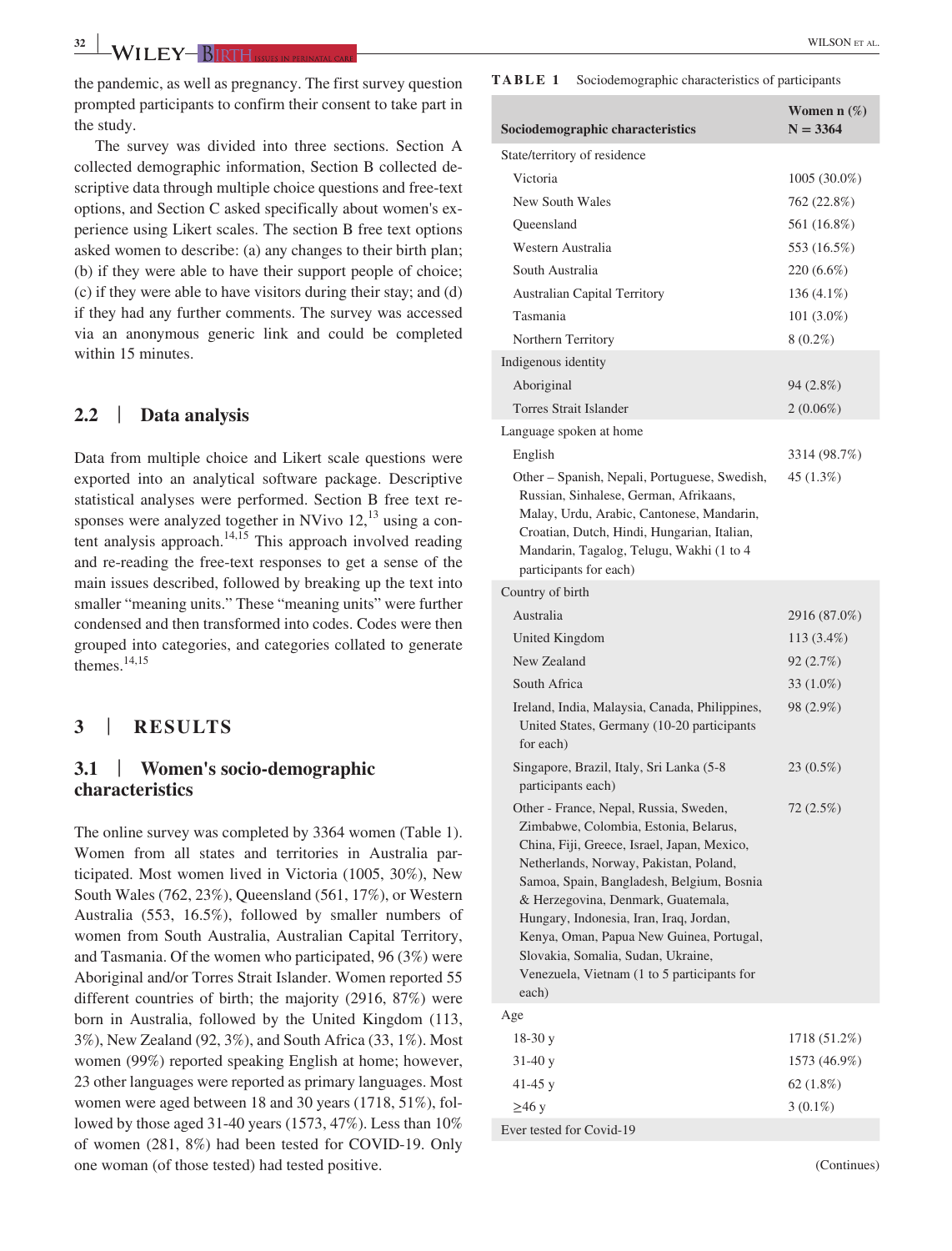#### **TABLE 1** (Continued)

| Sociodemographic characteristics                  | Women n $(\%)$<br>$N = 3364$ |
|---------------------------------------------------|------------------------------|
| Never                                             | 3080 (91.6%)                 |
| Once                                              | 260 (7.7%)                   |
| Twice                                             | $19(0.6\%)$                  |
| Three or more                                     | $2(0.1\%)$                   |
| Covid-19 test positive (of those who were tested) | $(n = 281)$<br>tested)       |
| N <sub>0</sub>                                    | 271 (96.4%)                  |
| Yes                                               | $1(0.4\%)$                   |

#### **3.2** | **Women's experiences of care**

Most women (3202, 95%) had received support from a partner during pregnancy and birth (Table 2). Over a third of women (1093, 33%) had support from family and friends, with a small number describing a doula or other birth worker as a support person (256, 8%). A small number of women reported that they were going through the pregnancy and birth on their own (52, 2%). Nearly all women who noted a support person, lived with their support person (3196, 96%). Over a third of women (1231, 37%) had not given birth before, a similar number had given birth once before (1229, 37%), and two thirds (2262, 67%) were currently pregnant. Most women gave or were planning to give birth in a public (2326, 71%) or private (750, 23%) hospital, followed by at home (97, 3%), or in a birth center (85, 3%).

Women received antenatal care via multiple modes including face-to-face (2586, 77%), telephone (1630, 49%), home visit (309, 9.2%), and video call (259, 8%). Only a third of women received antenatal education (947, 29%), mostly face-to-face and via video. Birth plans were changed due to COVID-19 for a third of women (1039, 32%). Fewer than half (1371, 42%) were able to have their support persons of choice during labor and birth, whilst few women (273, 9%) were able to have the visitors they wanted during their postnatal stay. Most women stated that COVID-19 had not changed the way they had intended to feed their babies (2972, 95%).

#### **3.3** | **Open-ended responses**

Analysis of free-text responses revealed five main themes: (a) Accommodating and making change; (b) Deprived of anticipated maternity experience; (c) Feelings of distress; (d) "Doing it alone"; and (e) Looking on the bright side. Themes are supported by verbatim quotes from numbered participants (P1 - 3202) who provided free-text responses (Table 3).

# 3.3.1 | Accommodating and making change

Women spoke about the ongoing changes to health services and maternity care which they felt they constantly needed to understand, navigate, and adapt to. Some of these changes included the number of support people and visitors allowed during labor and birth, and on the postnatal ward, the length of time visitors could stay, changes to antenatal and postnatal care, and changes to birth plans. Women also spoke about driving their own changes, especially changing care practitioners or birth settings. Many women who had initially planned to give birth in the public system spoke of changing to private obstetric or midwifery care, to enable them to achieve their desired labor and birth experience. These women felt they would be seen more frequently and given greater support by the private sector. Women made changes to birthing plans to increase the likelihood of preferred support people being present during labor and birth, and/or due to the need to control the timing of labor to cater to the needs of other children; this was especially an issue with associated childcare and school closures during various lockdown stages. Other changes included deciding to have an elective caesarean, scheduling induction dates, or choosing to home- or free-birth (giving birth without health professionals present).

# 3.3.2 | Deprived of anticipated maternity experience

Changes to health services and maternity care left many women feel "robbed" of their anticipated maternity experience. This included not being able to have selected people present, feeling overlooked and under-informed, and experiencing a lack of woman-centered care. This was particularly difficult for women who had a history of problems conceiving or those with early pregnancy problems (such as experiencing miscarriages or fertility treatment). Some women commented that they felt that their partner or support person had missed out on the opportunity to share these special moments and experiences.

#### 3.3.3 | Feelings of distress

Less face-to-face antenatal care, uncertainty about COVID-19 risks, and constantly changing health service practices left women feeling anxious and scared. Feelings of distress were compounded by a lack of access to antenatal education classes, which resulted in women feeling underprepared and under informed about their pending labor and birth. Everchanging restrictions further increased women's anxiety and fear. Many women attempted to alleviate their anxiety and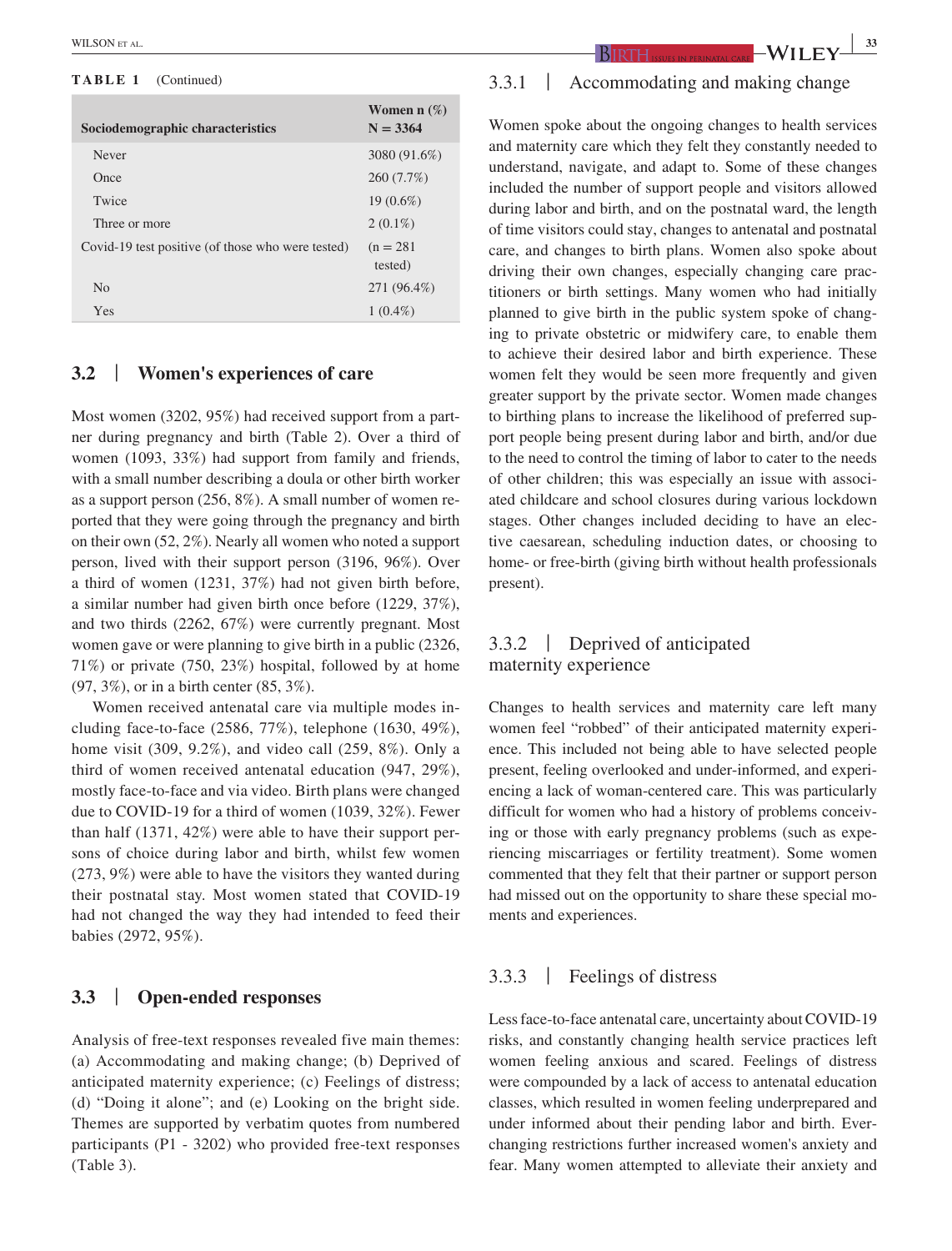|                                                                                                                        | Women<br>$n(\%)$   |
|------------------------------------------------------------------------------------------------------------------------|--------------------|
| <b>Items</b>                                                                                                           | $N = 3364$         |
| Support people (able to select all that apply)                                                                         |                    |
| Partner                                                                                                                | 3202 (95.2%)       |
| Other family / friends                                                                                                 | 1093 (32.5%)       |
| Doula or birth worker                                                                                                  | 256 (7.6%)         |
| Doing on own                                                                                                           | 52 (1.5%)          |
| Live with support people                                                                                               |                    |
| Yes                                                                                                                    | 3196 (95.9%)       |
| N <sub>o</sub>                                                                                                         | 138 (4.1%)         |
| Number of babies given birth to                                                                                        |                    |
| $\boldsymbol{0}$                                                                                                       | 1231 (36.9%)       |
| 1                                                                                                                      | 1229 (36.8%)       |
| 2                                                                                                                      | 610 (18.3%)        |
| 3 or more                                                                                                              | 268 (8%)           |
| Currently pregnant                                                                                                     | 2262 (67.8%)       |
| Given birth since March 2020                                                                                           | 1076 (32.2%)       |
| Birthplace (actual or intended)                                                                                        |                    |
| Home                                                                                                                   | 97 (3.0%)          |
| Public Hospital                                                                                                        | 2326 (71.1%)       |
| Private Hospital                                                                                                       | 750 (22.9%)        |
| <b>Birth Centre</b>                                                                                                    | 85 (2.6%)          |
| Other                                                                                                                  | 13 (0.4%)          |
| Antenatal care delivery due to COVID-19 (able to select all that apply)                                                |                    |
| Face to face                                                                                                           | 2586 (76.9%)       |
| Telephone                                                                                                              | 1630 (48.5%)       |
| Video call                                                                                                             | 259 (7.7%)         |
| Home visit                                                                                                             | 309 (9.2%)         |
| In hospital/health service                                                                                             | 253 (7.5%)         |
| Received/attended childbirth education (actual or intended)                                                            |                    |
| Yes                                                                                                                    | 947 (28.7%)        |
| N <sub>o</sub>                                                                                                         | 2347 (71.3%)       |
| How will/were delivered (if attended or planned to attend)                                                             | $(Of$ the $940)^a$ |
| Face to face                                                                                                           | 325 (34.6%)        |
| Video                                                                                                                  | 226 (24.0%)        |
| Telephone                                                                                                              | $8(0.9\%)$         |
| Information sheets                                                                                                     | 7(0.7%)            |
| Online resources                                                                                                       | 153 (16.3%)        |
| I don't know                                                                                                           | 221 (23.5%)        |
| Birth plan changed by woman due to COVID-19 restrictions                                                               |                    |
| Yes                                                                                                                    | 1039 (31.7%)       |
| No                                                                                                                     | 2240 (68.3%)       |
| Woman were able to or believed they would be able to have all preferred support people present during labour and birth |                    |
| Yes                                                                                                                    | 1371 (42.3%)       |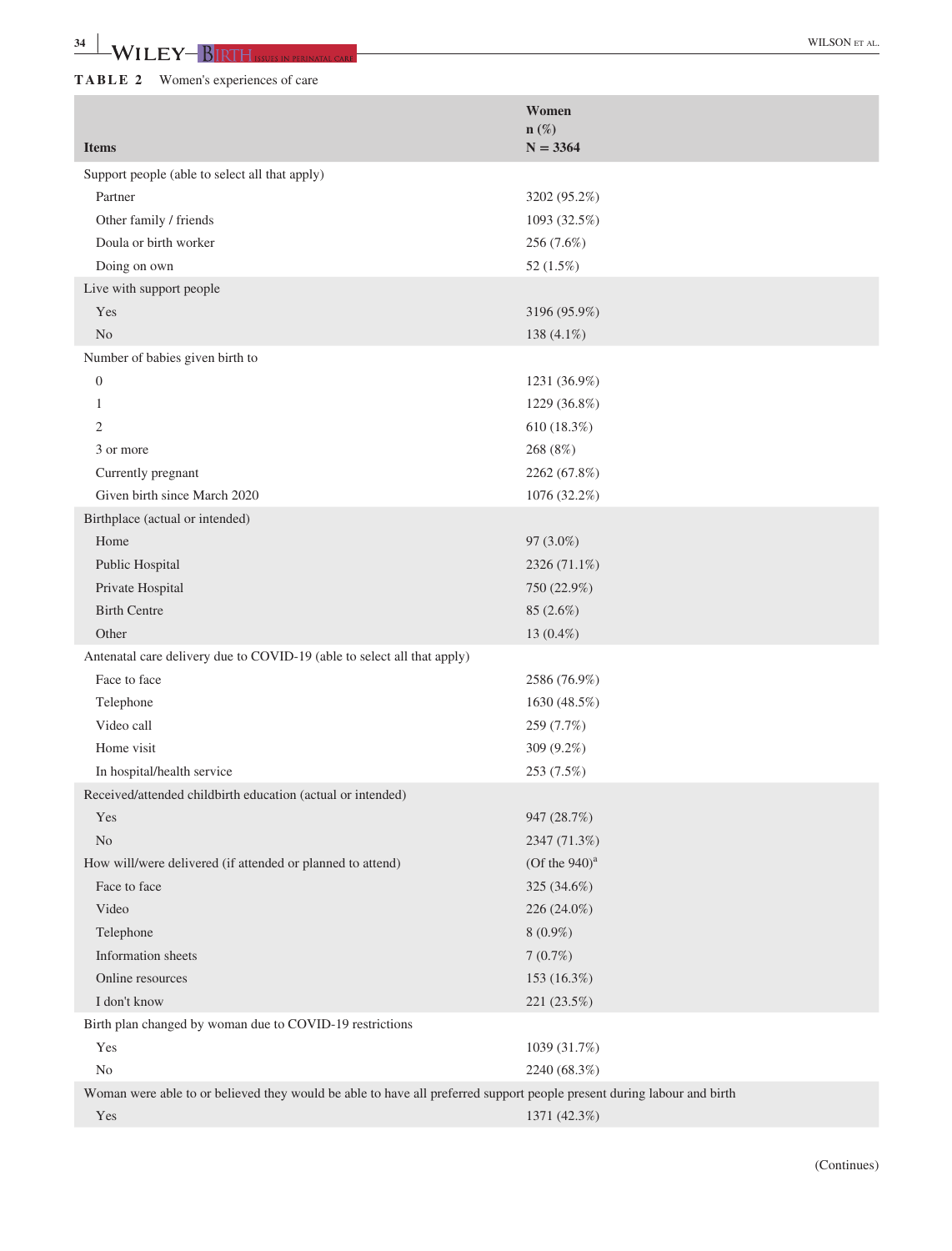#### **TABLE 2** (Continued)

| <b>Items</b>                                                                                                   | Women<br>$n(\%)$<br>$N = 3364$ |  |
|----------------------------------------------------------------------------------------------------------------|--------------------------------|--|
| N <sub>o</sub>                                                                                                 | 1075 (33.2%)                   |  |
| I don't know yet                                                                                               | 795 (24.5%)                    |  |
| Woman were able to or believed they would be able to have all preferred visitors present during postnatal stay |                                |  |
| Yes                                                                                                            | 273 (8.6%)                     |  |
| N <sub>0</sub>                                                                                                 | 2047 (64.6%)                   |  |
| I don't know yet                                                                                               | 849 (26.8%)                    |  |
| Postnatal care received or anticipated to receive once home (able to select all that apply)                    |                                |  |
| None                                                                                                           | 95(2.8%)                       |  |
| In home visit                                                                                                  | 1173 (34.9%)                   |  |
| Telephone follow-up                                                                                            | 739 (22.0%)                    |  |
| Returned to the health service                                                                                 | $375(11.1\%)$                  |  |
| I sought follow-up in the community                                                                            | 290 $(8.6\%)$                  |  |
| I don't know yet                                                                                               | 1589 (47.2%)                   |  |
| COVID-19 changed the way woman did or intended to feed their baby                                              |                                |  |
| Yes                                                                                                            | 149 (4.8%)                     |  |
| N <sub>0</sub>                                                                                                 | 2972 (95.2%)                   |  |

a Missing data.

to gain more control over their pregnancy, labor, and birth experience by changing their own birth plans. Women feared they would be alone without their support people and family during and after birth. Some women feared their birth experiences would have lasting negative impacts, such as themselves and/or their partner developing postnatal depression.

#### 3.3.4 | "Doing it alone"

Women felt an overwhelming sense of doing it alone. Many women felt they had little autonomy or choice, and were forced to endure a solitary experience given public health and health service restrictions. This feeling of "doing it alone" included attending antenatal care appointments and ultrasounds alone, visitor restrictions on the postnatal ward, and not receiving routine postnatal care at home. Women were concerned over not having their partner or support person present. Women who had previously been pregnant spoke with considerable empathy for first time mothers, noting that they felt the overall experience of having a baby during a pandemic would be much worse for first time mothers.

# 3.3.5 | Looking on the bright side

Although women acknowledged the many downsides associated with having a baby during a pandemic, there were many unexpected positive outcomes. Health service and public health restrictions, which limited the number of visitors (excluding the partner) both in the hospital and at home, provided women with an opportunity to focus on themselves, their baby, and their family. Women felt that they had more time to bond with their baby, focus on establishing breastfeeding, and recover from the birth. Whilst in hospital, women felt that fewer visitors meant that midwives had more time to provide information and advice. COVID-19 restrictions also meant women felt they could better safeguard their baby and family from COVID-19.

# **4** | **DISCUSSION**

This large national study has provided important findings about women's experiences of receiving maternity care during the first wave of the COVID-19 pandemic in Australia. These experiences included both challenges and benefits. Our study revealed that many women's pregnancy and birth plans changed over the antenatal period, due to both health service directives and women making changes to their own care. Women revealed that they sometimes felt unsupported and uninformed, and were "let down" by a reduced level of antenatal care, leaving them feeling anxious and scared. In contrast, postnatal visitor restrictions were of value to women who felt they benefitted from fewer interruptions.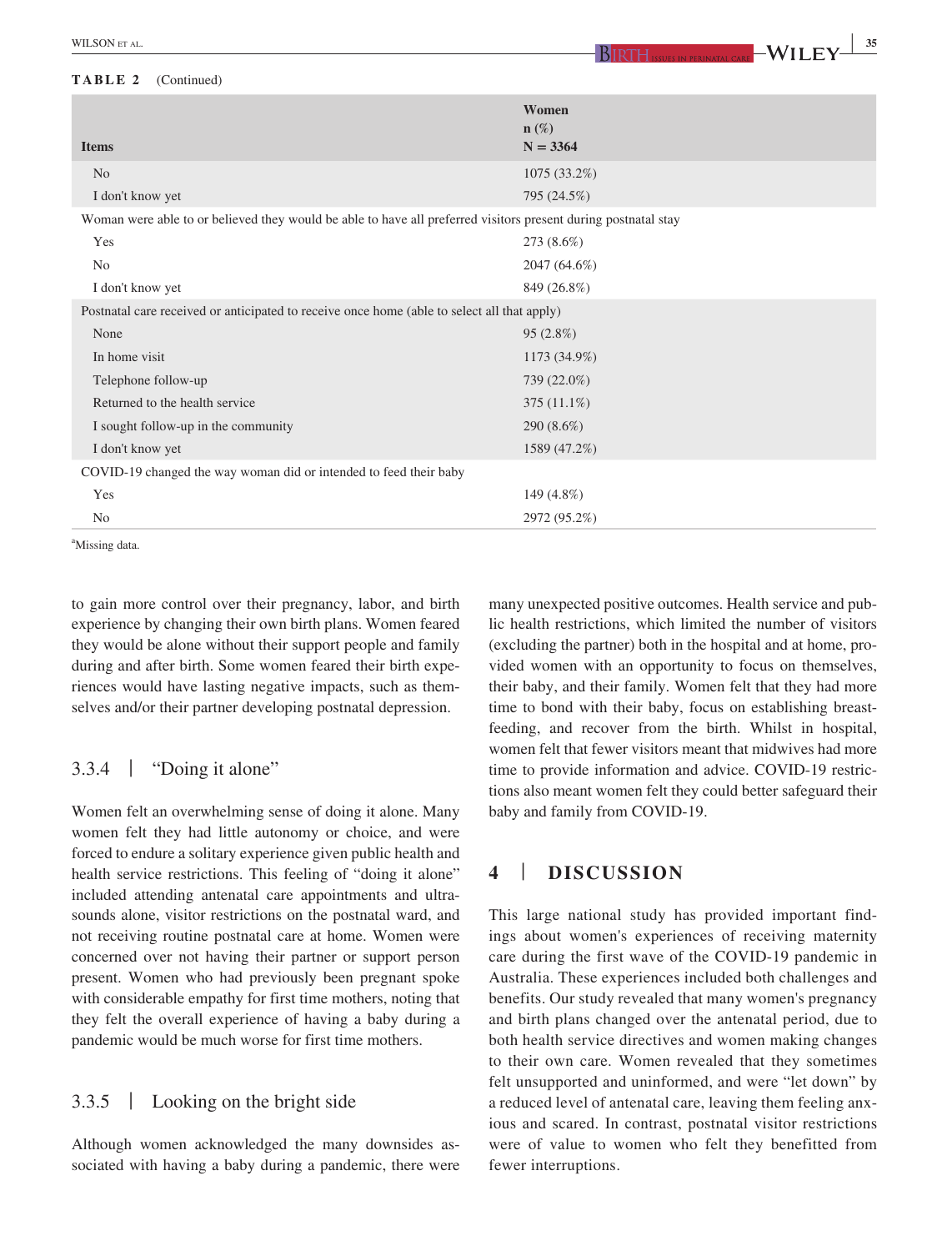#### **TABLE 3** Free-text themes

| <b>Themes</b>                                         | Sample of coded text                                                                                                                                                                                                                                                                                                                                                                                                                                                                                                                                                                                                                                                                                                                                                                                                                                                                                                                                                                                                                                                                                                                                                                                                                                                                                                                                                                                                                                                                                                                                                                                                                                                                                                                                                                                                                                                   |
|-------------------------------------------------------|------------------------------------------------------------------------------------------------------------------------------------------------------------------------------------------------------------------------------------------------------------------------------------------------------------------------------------------------------------------------------------------------------------------------------------------------------------------------------------------------------------------------------------------------------------------------------------------------------------------------------------------------------------------------------------------------------------------------------------------------------------------------------------------------------------------------------------------------------------------------------------------------------------------------------------------------------------------------------------------------------------------------------------------------------------------------------------------------------------------------------------------------------------------------------------------------------------------------------------------------------------------------------------------------------------------------------------------------------------------------------------------------------------------------------------------------------------------------------------------------------------------------------------------------------------------------------------------------------------------------------------------------------------------------------------------------------------------------------------------------------------------------------------------------------------------------------------------------------------------------|
| Accommodating<br>and making<br>change                 | "We went in at 6AM, I was given endone [narcotic pain medication] and sent home. At this time, it was still ok for me<br>to have the 2 support people. I returned at 10AM and the rules had changed, and I was no longer allowed to have my<br>mother or any visitors during my stay" $-P$ 1961<br>"Moved from birth centre in a public hospital to private midwifery services delivered at home and by video call. Now<br>planning a home birth and very happy to have made this decision. I may have done it anyway but COVID certainly gave<br>us a big push" $-P$ 1971<br>"[I] changed from public antenatal care and birthing in public hospital to private care under an obstetrician so that I can<br>birth in a private hospital and not be kicked out after 2-3hrs. Also wanted my partner there for the birth" $-P$ 1852<br>"I have decided to go completely private at 30 weeks as the public system I feel has let me down" - P98<br>"I was planning a hospital birth but have since changed to a free-birth" $- P 650$<br>"Opting to be induced so my husband can definitely attend. If he isn't there at the beginning, he won't be allowed in" $-P$<br>375<br>"Chose c section [caesarean section] over vbac [vaginal birth after a caesarean section] due to logistical issues around<br>restrictions and caring for other children" $- P 479$<br>"No longer able to have husband or first child present for antenatal appointments and was scared this would happen for<br>the birth as well. Also nervous about attending hospital. So sought out a home birth midwife and booked in for a home<br>birth on my due date. Baby was born at home 4 days later"<br>$- P 234$                                                                                                                                                                            |
| Deprived of<br>anticipated<br>maternity<br>experience | "[I] was not able to have my mum due to the restrictions of having only 1 support person which was my husband. It was<br>awful not being able to have my mum, my daughter was my first born and the first grandchild and none of us will ever get<br>that time back" $-P$ 1307<br>"Absolutely heartbroken not being able to have my mum there. I have had to grieve for the birth experience I didn't get"<br>$-P1910$<br>"We weren't allowed visitors, [so] no one I wanted to see could come. It has been tough, no one got to meet my daughter<br>when she was a few hours old and my daughters didn't get to meet her until 2 days later. I'll never have photos of<br>them meeting in hospital and I can't get that back. My baby's grandparents will never have memories of meeting their<br>grandchild at a few hours old and nothing will ever change that. My daughter's first moments will forever be different to<br>her siblings and that will one day be hard to explain to her why there are no photos or why no one was there" $- P 615$                                                                                                                                                                                                                                                                                                                                                                                                                                                                                                                                                                                                                                                                                                                                                                                                                |
| Feelings of<br>distress                               | "Covid-19, I'm literally fking terrified" - P 2910<br>"I've learnt nothing or been given no information to prepare myself for birth or caring for my baby & myself. My<br>appointments are home based, quick & uninformative. If I've been referred to an ob[stetrician] it's always been cancelled<br>or moved to phone even though I'm a high-risk pregnancy. I feel I've been overlooked & under managed. It's made the<br>whole situation worse as I feel even more so underprepared & scared as I feel left behind & overlooked. I wished I could<br>have done classes & had a much stress-free experience for my first pregnancy. It's really such a shame!" - P 50<br>"I knew I wanted my partner there. But there were so many rumours and not confirmed information. I had heard that the<br>partners were allowed for active birth only and I know I am being induced!! That terrifies me that I could be in hospital<br>for 3 days before he is allowed in. I hadn't decided how early I wanted my mum to come in, but I did want that option. I<br>also REALLY wanted a student midwife, and they were banned right at the start" $-P$ 1002<br>"The fact that my husband may need to leave us within one hour is causing me stress and anxiety and I am dreading being<br>left alone with an hour-old baby without my husband there to help me" $- P 214$<br>"Ihr after I had my baby my wife was told to leave. She was not allowed to visit us at all at the hospital despite being my<br>baby's parent and no visitors were allowed at all. It was traumatising! I had a challenging time mentally during labour,<br>and then my only support person was told to go home and be away from me and her child. It was awful" $-P$ 3057<br>"We feel like 'it isn't really happening' and I worry about both of us developing postnatal depression" - P 1578 |
| "Doing it alone"                                      | "My partner isn't allowed to attend any of my appointments with me due to COVID-19. It's lonely and sad to not have my<br>only support system with me" $- P 2247$<br>"Having been told there is an issue with our baby it was extremely scary to be at the ultrasound at 20 weeks on my own. It<br>was a terrifying experience" $- P 970$<br>"Very isolating experience in a very vulnerable time of my life" $-$ P1101<br>"I was robbed of having any visitors. I was left alone on the ward, I'm only 21 and it's my first baby. The midwives<br>abandoned me, and I was left alone to figure out how to look after the baby. She wouldn't stop crying, and I had no sleep<br>for 3 days. I wish I could have had a visitor to come help settle her so I could get a few hours sleep" - P 1448<br>"The hospital had a policy of zero visitors. Only the father, no siblings allowed to visit. I was alone most of the time as my<br>husband had to look after my son because of the lockdown" $- P 1175$<br>"This is my second baby and I am low-risk but I feel for first-timers, it must be so daunting for them." $- P 148$                                                                                                                                                                                                                                                                                                                                                                                                                                                                                                                                                                                                                                                                                                                                       |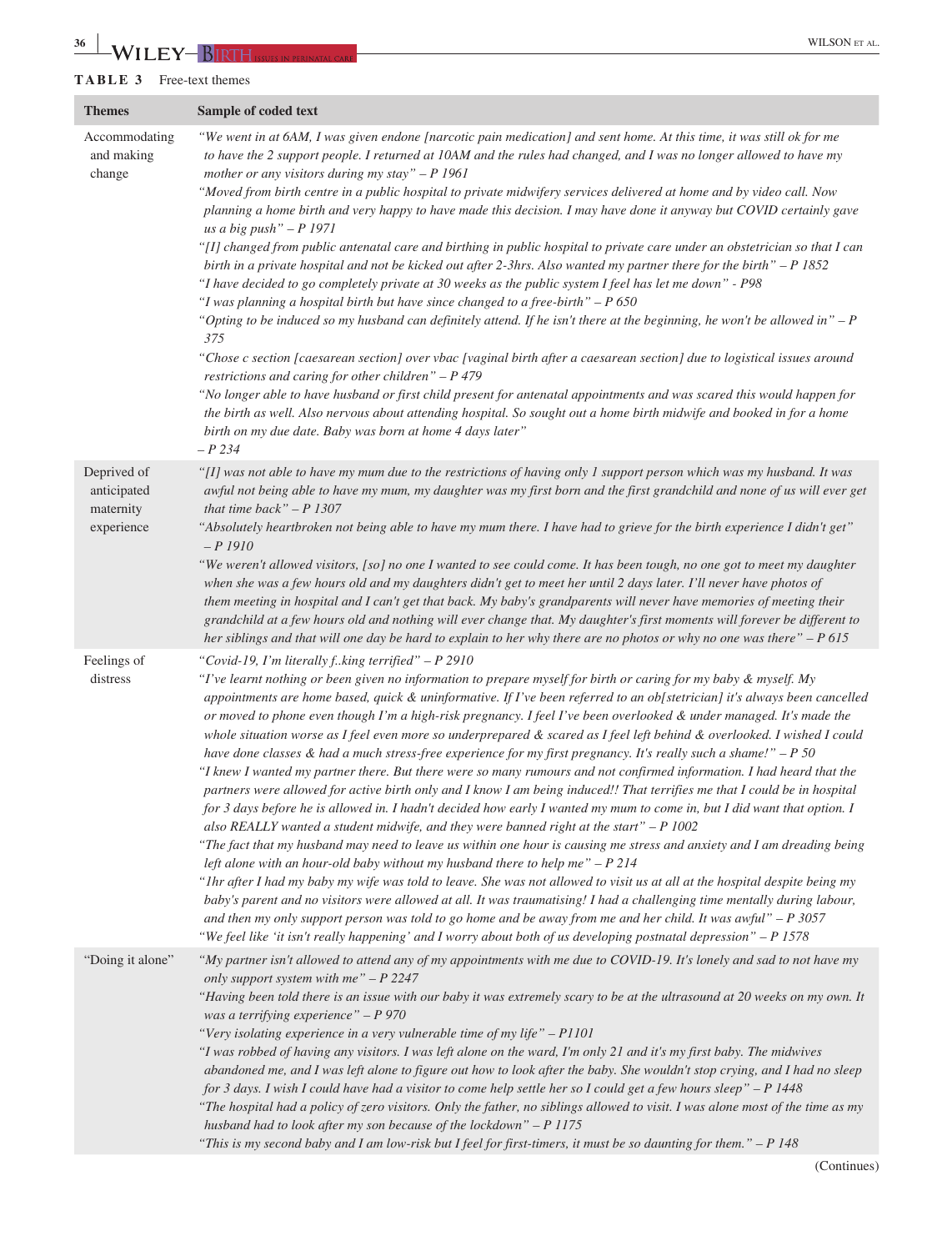#### **TABLE 3** (Continued)

| <b>WILSON</b><br>AL.<br>.<br>4 I T |  | $\sim$ |
|------------------------------------|--|--------|
|                                    |  |        |

| <b>Themes</b>                 | Sample of coded text                                                                                                                                                                                                                                                                                                                                                                                                                                                                                                                                                                                                            |
|-------------------------------|---------------------------------------------------------------------------------------------------------------------------------------------------------------------------------------------------------------------------------------------------------------------------------------------------------------------------------------------------------------------------------------------------------------------------------------------------------------------------------------------------------------------------------------------------------------------------------------------------------------------------------|
| Looking on the<br>bright side | "it gave me and my partner really special bonding time with baby and gave me time to recover and rest well. I wouldn't<br>have had it any other way. I think no visitors was a blessing in disguise" $-P$ 513<br>"I truly believe I was able to get the hang of breastfeeding a lot more successfully given the lack of interruptions from<br>visitors" – P 2186<br>"I loved that there were no visitors allowed in maternity ward. Meant there was time for rest and quality time with<br>newborn and getting advice from midwives without visitors interrupting. I would support a permanent move to no<br>visitors" – $P$ 15 |

Almost all women who participated in this study reported having a support person over the childbirth continuum, mainly in the form of a partner, family member, a friend, doula, or other health care professional. However, fewer than half were able to include their chosen support person during care episodes, leading to increased feelings of anxiety, isolation, and being deprived of their anticipated maternity experience. Many centers restricted support people during routine antenatal care and ultrasound appointments, with women generally required to attend alone. Most Australian maternity services allowed only one support person to be present during labor and birth, with restrictions on the number of people and visit duration on the postnatal ward. Some women in our survey described that certain centers would allow partners to be present only once active labor had commenced.

These study findings align with health service changes globally, where services prevented partners and other support people from attending births.16 A study of pregnant women's experiences of COVID-19 in the United Kingdom found that partner presence was the biggest concern for women during labour.<sup>17</sup> Similarly, another large study in the United Kingdom found that restrictions placed on partner involvement during maternity care caused significant distress and anxiety for women.<sup>18</sup> Companionship during pregnancy, labor and birth is a key tenet of respectful, woman-centered maternity care.<sup>19</sup> Not only do companions improve women's experiences of care, they also fulfil other important roles including practical and emotional support, non-pharmacological pain relief, such as massage, and are important advocates, speaking up for women's preferences and choices.<sup>20</sup> The presence of a support person is even more important during a pandemic where uncertainty about infection risk and ever changing public health and health service restrictions have left women feeling distressed, alone, and with reduced access to social networks.

The rapid changes to maternity services required women to quickly adapt to, and negotiate, change. Although a third of the women in our survey received antenatal education, due to the timing of the survey, much of this education may have been provided pre-pandemic and hence under normal conditions. Women received antenatal care through multiple modalities. Birth plans were changed for around 30% of survey participants. There was a noticeable shift toward having a home birth, particularly for women who desired having their preferred support people present. Some women even reported that they had chosen to free birth.

Our findings are consistent with an online Australian survey conducted early in the pandemic, which found that around 30% of women had reconsidered their care practitioner and birthing venue, with a major move toward home  $\text{birth.}^1$  It is important for women to have choice and to feel in control during pregnancy and birth, $^{21}$  and despite the upheavals to the maternity care sector, many women took their own initiative to change their maternity care to meet their needs and values. However, it is important to note that the ability for women to navigate the maternity sector and access private midwifery or obstetric care, requires a certain level of health literacy and financial security. For women with poor health literacy and of low socioeconomic status, coordinating changes to their maternity care may be neither recognized as an option nor affordable.

Being pregnant and having a baby during COVID-19 has presented numerous challenges for women, particularly for their mental health. In our study, we found that women felt distressed and isolated. This distress was exacerbated by uncertainty about COVID-19 infection risk, with women feeling under informed and underprepared, and being subject to constant and often unclear changes to restrictions both within and outside the health service. Multiple studies worldwide have also documented the significant psychological impact that COVID-19 has had on pregnant women,  $22-24$  and the overwhelming sense of being alone and isolated.18 A USbased global study of pregnant women's experiences during COVID-19 found that 60% of women were experiencing anxiety at levels that affected day-to-day activities.<sup>25</sup> Chronic anxiety and stress during pregnancy can have short and longterm impacts on the health and well-being of both the mother and baby and should be treated wherever possible.<sup>26,27</sup> As the COVID-19 pandemic continues to cause havoc globally, it is essential that maternity care services actively promote and protect maternal mental health, $^{28}$  with concerted changes to public health policy and service planning. As we manage the current pandemic and future public health crises, ensuring that childbearing women and their babies are able to access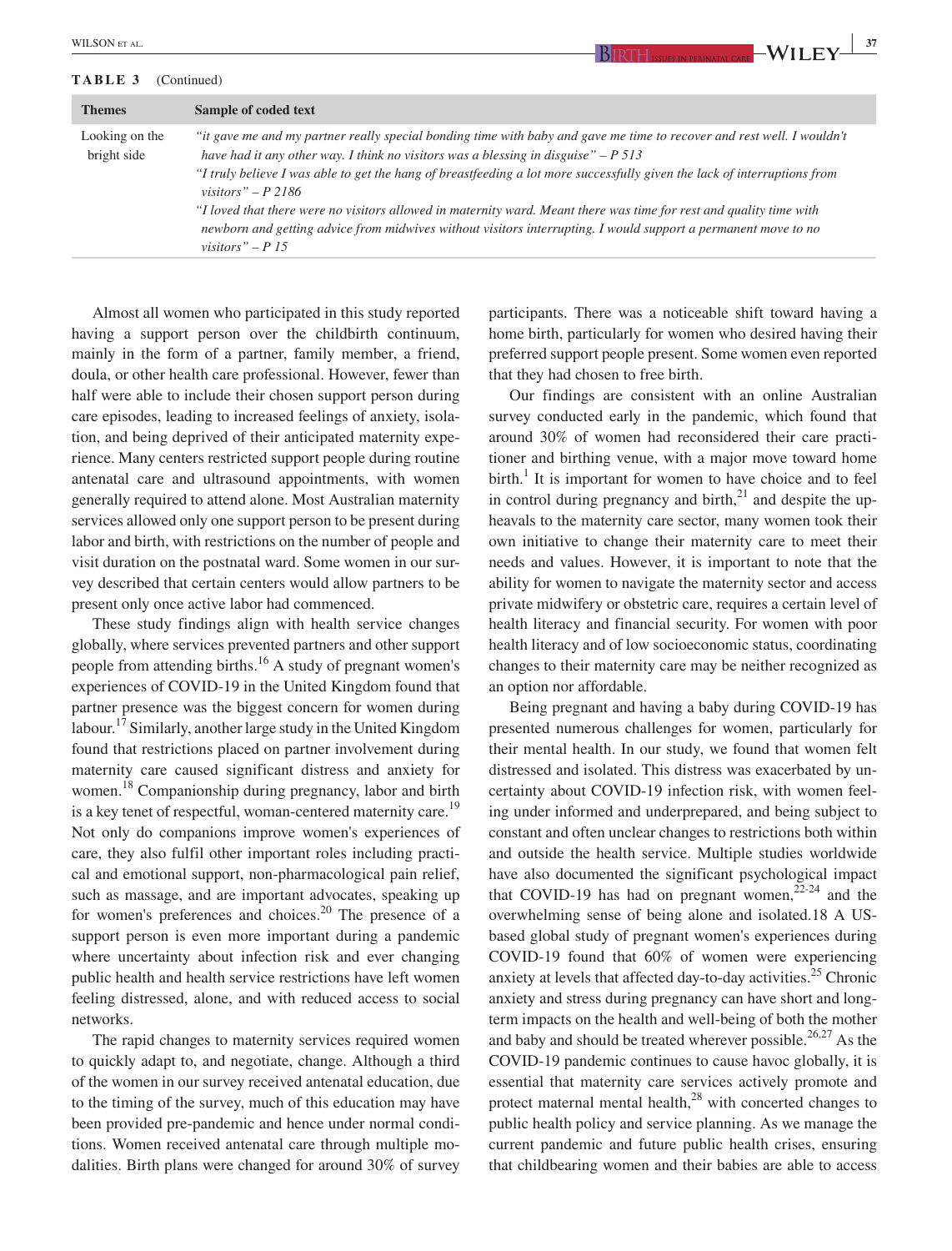care in ways that consider their identified needs and optimize their health and well-being is a significant investment in the health of future generations.

It is important to note that women also reported unexpected benefits, such as less pressure to have visitors during and after birth, and more time for bonding and breastfeeding establishment.<sup>29</sup> This evidence should also be considered in routine maternity service planning, by acknowledging factors that support and contribute to the health and well-being of mothers and babies. That women had mixed responses to visitor restrictions—some positive and some negative highlights the importance of woman-centered care and tailoring care to meet the needs and preferences of individual woman and what matters to them.

# **4.1** | **Strengths and limitations**

Our study provides a snapshot of women's experiences of maternity care during the first wave of the pandemic, and further research is needed to evaluate women's experiences over time. Strengths include a large, representative sample of women from all Australian states and territories. The distribution was comparable to state and territory population data in relation to parity, country of birth, being Aboriginal or Torres Strait Islander and age. $30$  Limitations of our study include that it was only available in English, and therefore, the experiences of women from non-English speaking backgrounds may not have been well represented. In addition, due to the use of convenience sampling our findings may not be generalizable. It is also possible that women with particularly good or particularly bad experiences may be over-represented due to a greater motivation to share their experiences. It is also important to note that the survey responses reflect a sixweek point in time during the first wave of the pandemic in Australia, and the impact on health services and the wider community were frequently changing.

# **5** | **CONCLUSIONS**

The COVID-19 pandemic has led to multiple changes to maternity care in Australia that occurred at an unparalleled pace and scale. The women at the center of this care have experienced great uncertainty and potential disruptions to their pregnancy, birth, and postnatal experience. We found that women felt distressed and alone as a result of these changes. However, they also described rapidly adapting to change and, in many instances, drove their own changes to ensure their maternity care needs were met. Many women felt deprived of their expected maternity experience, although women also noted benefits associated with restrictions, including fewer visitors and more time for family bonding and breastfeeding.

As the COVID-19 pandemic continues to impact maternity care in Australia and globally, understanding women's experiences of care provides an opportunity for maternity care services to develop policies that enable, rather than obstruct,

a range of needs being met—including those that expand beyond the need for immediate clinical care or reduced disease transmission. Incorporating this new evidence into maternity sector planning may help ensure that the holistic needs of women and their families are prioritized during current and future public health crises.

#### **ACKNOWLEDGEMENTS**

We thank the women for their generosity of time in sharing their stories. We thank Ms Janet Richards for her assistance with the first round of data coding.

#### **DATA AVAILABILITY STATEMENT**

The data that support the findings of this study are available from the corresponding author, [AW], upon reasonable request.

#### **ORCID**

*Alyce N. Wi[lson](https://orcid.org/0000-0003-0605-1186)* <https://orcid.org/0000-0001-9229-789X> *Linda Sweet* <https://orcid.org/0000-0003-0605-1186> *Vidanka Vasilevski* **[https://orcid.](https://orcid.org/0000-0002-2772-811X)** [org/0000-0002-2772-811X](https://orcid.org/0000-0002-2772-811X) *Yvonne Hauc[k](https://orcid.org/0000-0003-4620-7691)* <https://orcid.org/0000-0003-0206-2777> *Karen Wynter* <https://orcid.org/0000-0003-4620-7691> Lesley Kuliukas<sup>1</sup> <https://orcid.org/0000-0002-4585-8209> *Rebecca A. Szabo* [https://orcid.](https://orcid.org/0000-0002-7426-0978) [org/0000-0002-7426-0978](https://orcid.org/0000-0002-7426-0978) *Caroline S. E. Homer* **D** [https://orcid.](https://orcid.org/0000-0002-7454-3011) [org/0000-0002-7454-3011](https://orcid.org/0000-0002-7454-3011) *Zoe Bradfield* <https://orcid.org/0000-0002-1013-0461>

**REFERENCES**

- 1. Australian College of Midwives. Women's experiences of maternity care at the height of COVID-19 ACT: Australian College of Midwives 2020 Available from: [https://www.midwives.org.au/](https://www.midwives.org.au/news/womens-experiences-maternity-care-height-covid-19) [news/womens-experiences-maternity-care-height-covid-19](https://www.midwives.org.au/news/womens-experiences-maternity-care-height-covid-19)
- 2. Human Rights in Childbirth. *Human Rights Violations in Pregnancy, Birth and Postpartum during the COVID-19 Pandemic*. San Francisco: Human Rights in Childbirth; 2020.
- 3. Royal Australia and New Zealand College of Obstetricians and Gynaecologists (RANZCOG). COVID-19 Hub Melbourne, Australia: RANZCOG; 2020 [Available from: [https://ranzcog.edu.](https://ranzcog.edu.au/statements-guidelines/covid-19-statement) [au/statements-guidelines/covid-19-statement](https://ranzcog.edu.au/statements-guidelines/covid-19-statement)
- 4. Department of Health and Human Services. Visiting hospitals: rest of Victoria Melbourne, Australia Department of Health and Human Services; 2020 [Available from: [https://www.dhhs.vic.gov.](https://www.dhhs.vic.gov.au/visiting-hospitals-covid-192020) [au/visiting-hospitals-covid-192020](https://www.dhhs.vic.gov.au/visiting-hospitals-covid-192020)]
- 5. Sydney Adventist Hospital. Information regarding changes for any COVID-19 positive patients Sydney, NSW: Sydney Adventist Hospital 2020. Available from: [https://www.sah.org.au/coronaviru](https://www.sah.org.au/coronavirus-information) [s-information](https://www.sah.org.au/coronavirus-information)